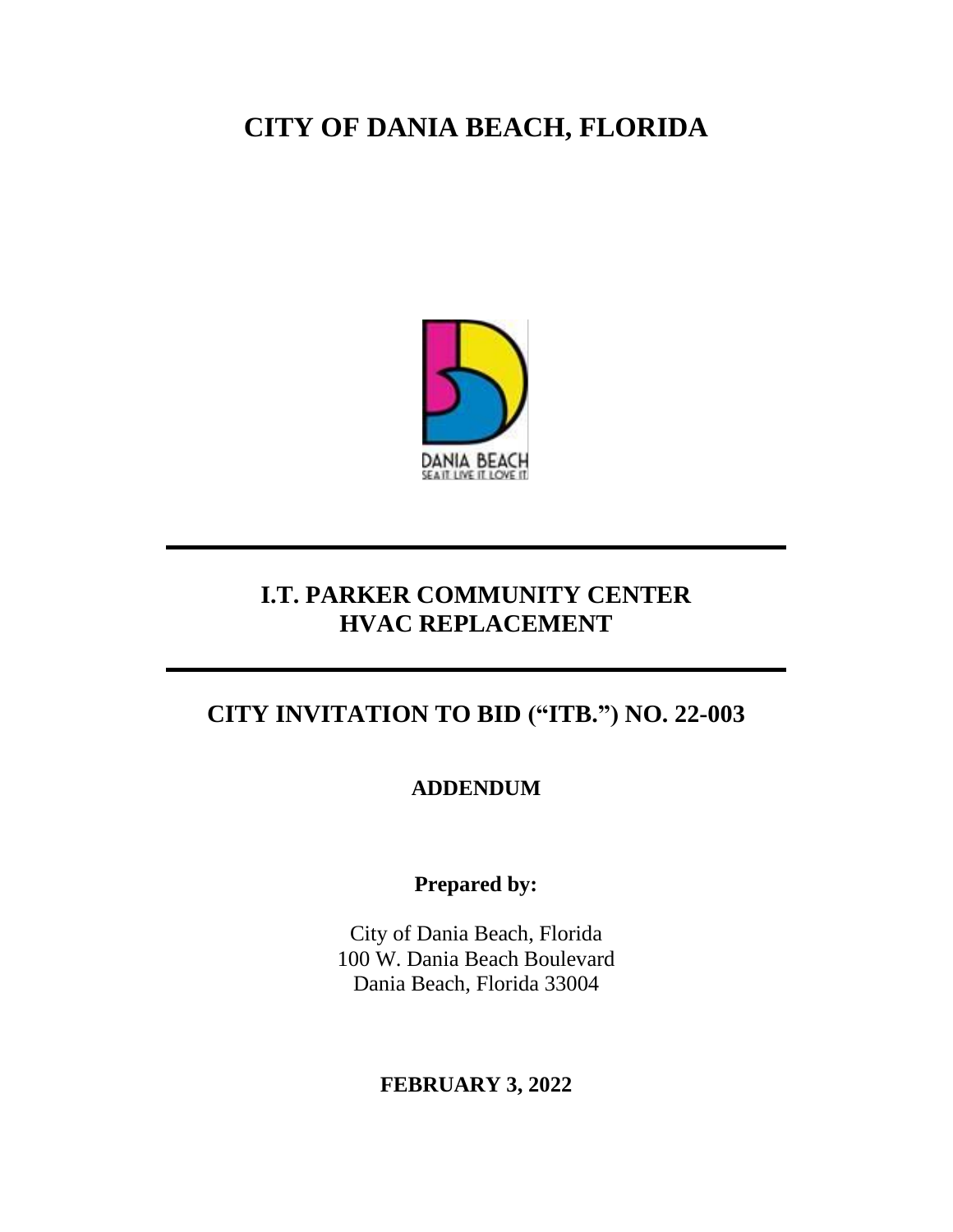#### **CITY OF DANIA BEACH, FLORIDA INVITATION TO BID FOR "I.T. PARKER COMMUNITY CENTER HVAC REPLACEMENT" ITB 22-003**

TO ALL BIDDERS: PLEASE TAKE NOT E OF THE FOLLOWING REVISIONS, ADDITIONS, DELETIONS, CLARIFICATIONS, ETC. RELATIVE TO THE SOLICITATION, WHICH IN ACCORDANCE WITH THE CONTRACT DOCUMENTS SHALL BECOME A PART OF AND HAVE PRECEDENCE OVER ANYTHING SHOWN OR DESCRIBED OTHERWISE.

THE FOLLOWING MODIFICATIONS TO THE DOCUMENTS ARE MADE:

- 1. The bid specifications are revised from two (2) 15-ton condensing units to two (2) 12.5 ton condensing units.
- 2. The bid form has been revised to reflect two (2) 12.5-ton condensing units and the addition of three (3) Honeywell T6 Pro Smart Thermostats. An updated bid form accompanies this addendum.